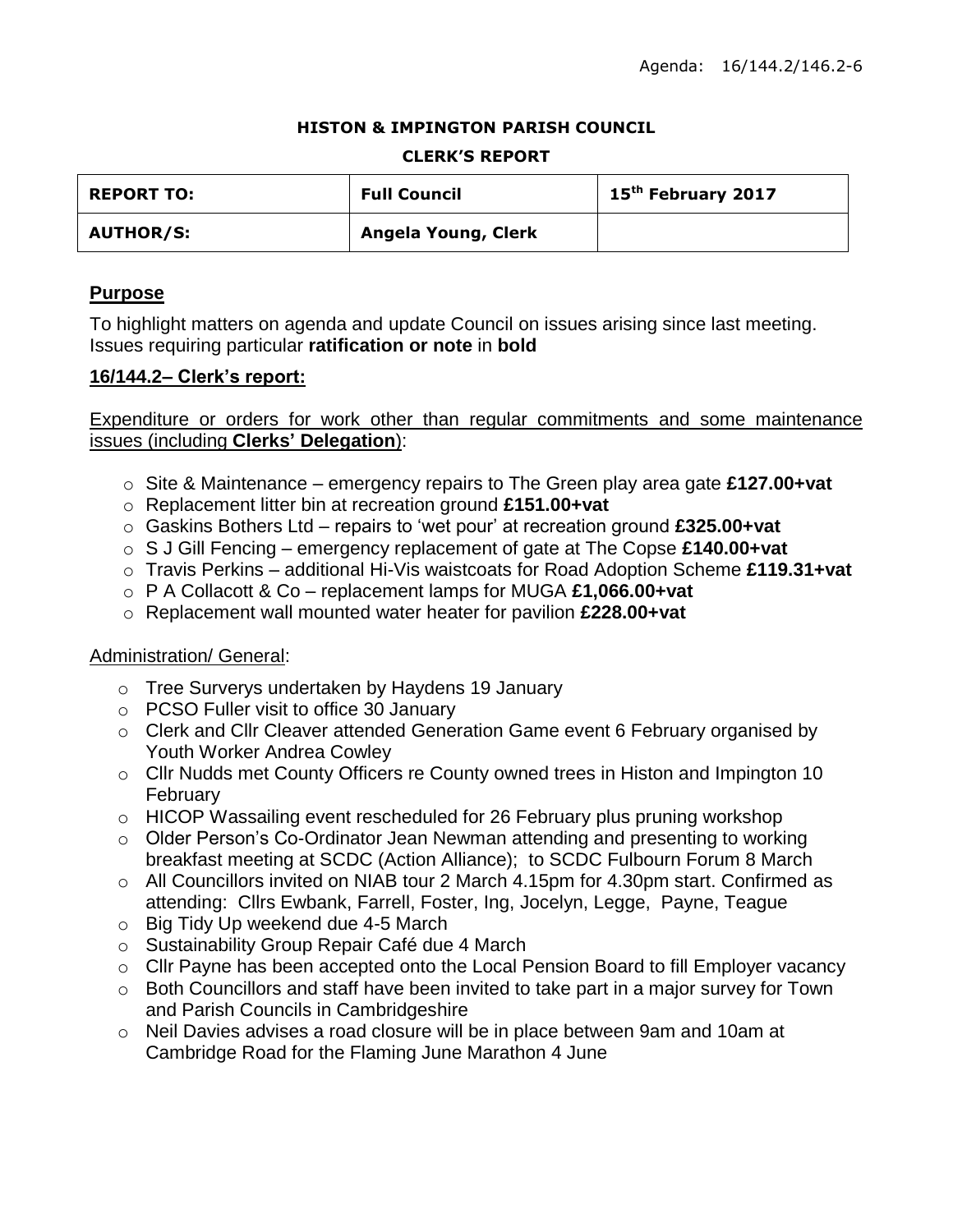## Meetings / Training:

- o Cllr Farrell and clerk met Buchans at Kings Meadows 20 January
- o All staff undertook Health & Safety Training by LCPAS 24 January. Slide presentation available on request
- o Chairman and Vice Chair spoke at Village Society AGM< 24 January
- o Groundstaff attended Play Area training 26 January
- o Cllr Butcher presented at LHIS meeting re bid for funding (Highways) 30 January
- o Staff meeting held 31 January. Resulting actions: new order for hiviz coats and tabards; draft Vehicle Policy Statement drawn up; Risk Assessment refreshed on use of Piaggio, incidentals ordered
- o Cllr Payne and Cllr Ewbank met with clerk re Priorities and Aims work 2 February
- o Cllr Farrell and Clerk met to review Emergency Plan work 9 February
- o Newsletter Editorial meeting due 16 February
- o Cllrs Cahn and Teague with Clerk attending free CCVS Funding training course 21 February
- o Cllr Farrell attending Police Panel meeting 22 February at Orchard Park
- o Cllrs Payne and Jenkins together with Sue Lee attending Neighbourhood Plan Forum at SCDC 22 February
- o All Councillors and staff invited to attend General Power of Competence, Data Protection and Freedom of Information training 7pm 23 February at Recreation **Ground**
- $\circ$  Youth Worker, Clerk and Youth Task & Finish members meeting with Connections Bus Project 24 February
- o Hazel Belchamber CCC attending meeting set for 28 February regarding schooling
- o Anti Social Behaviour meeting due 8 March. Cllr Jenkins, Youth Worker and Groundsman attending
- o Mental Health Forum meeting due 14 March
- o CCVS workshop on Fundraising 16 March. Council has worked with CCVS to ensure all local groups are contacted. Clerk attending, please book your place direct
- o Clerk met with Jean Newman to gain better understanding of role. Continuing meetings to follow
- $\circ$  Refresher Training: CPAPC advise a bespoke set of 3 sessions would cost £1,050, or a Saturday full session £700. **Input required from Councillors** on benefit of such training. Individual attendance at CAPALC sessions £105 each Councillor

# Staff matters and holiday/TOIL dates:

- o AY now routinely takes Wednesday as day off. LM continues to take Fridays. Both are subject to change if diary/workload dictates
- o **Please note clerk holiday dates in your diary if you are affected by attendance hours**
- $\circ$  CO normally now in parish office Tuesday Friday, with more limited hours Monday.
- o AC normally works Monday to Wednesday, term time only
- o Office will be **closed Friday 17 March**
- o AY Holiday:
- o LM holiday: w/c 20 March
- o CO holiday: Wednesday 8 March; w/c 27 March
- o **Please let Clerk know your holiday dates** as this aids arrangements in the Council diary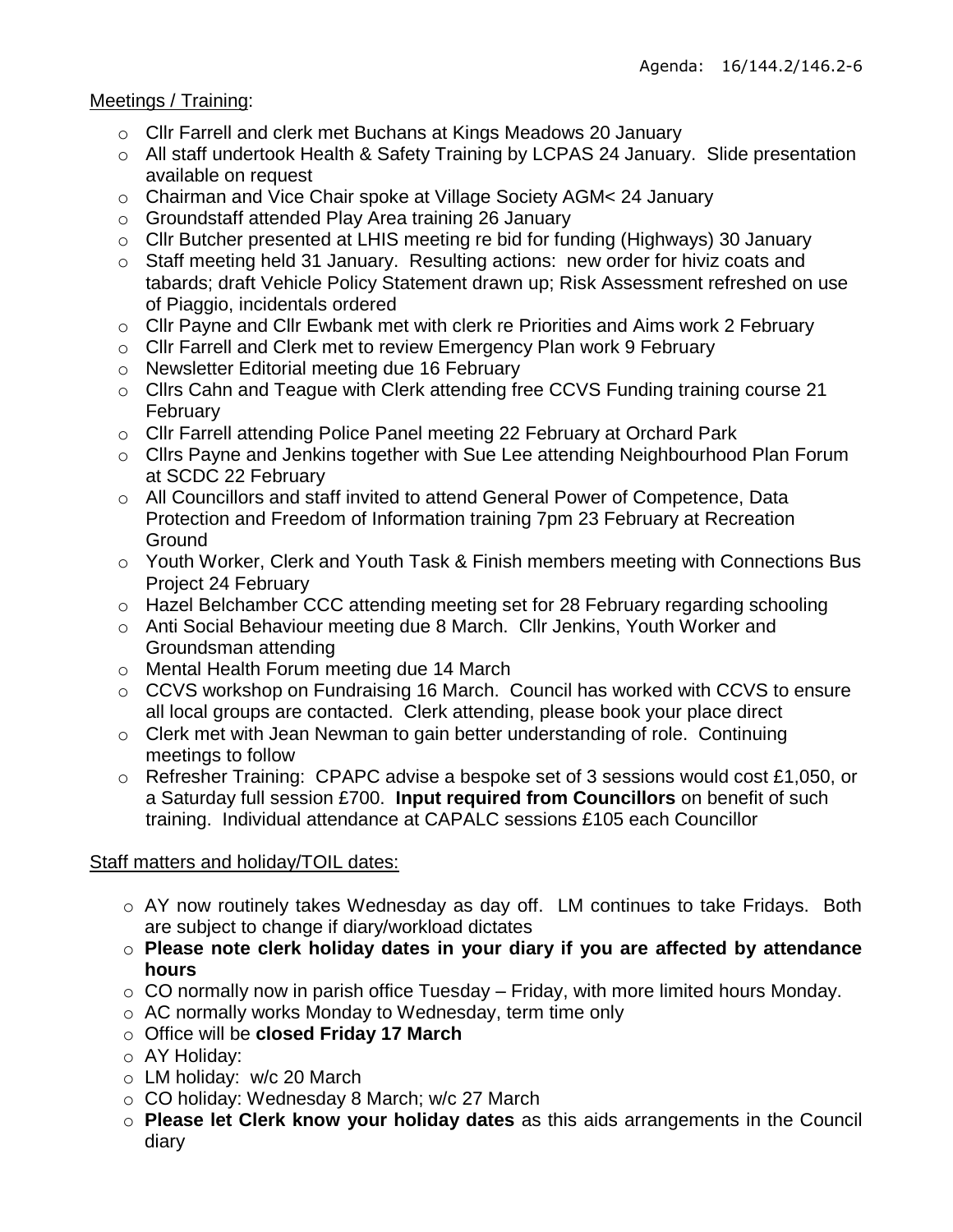## **16/146.5 – Standing Orders and Financial Regulations:**

Final versions of Orders and Regulations supplied for all. "Track changes" versions have been shared with Finance Legal & Admin Committee members who have had input. All items raised have been incorporated as far as possible and **I now ask members to consider accepting this review for immediate use.** Hard copies will not be provided in each pack although copies will be available to refer to. A full copy of all policies and Standing Orders and Financial Regulations will be provided to all at the Annual General Meeting, as required.

Apart from small changes in capitalisation, grammar, clearer meanings etc. **the main changes are as follows:**

## **Standing Orders:**

3l) I have removed reference to permission needed to film, record meetings, as this is now illegal

5e) I have made reference to Committees. Previously taken as read. We originally chose to state 4 years + 1 to fit in with council life plus 1 year. This has been changed now to 4 years. 4.8 "material variances" was explained as £200 or 15%. This has been removed 13. I have removed reference to Councillors with non-pecuniary interests, which is covered under our Code of Conduct

17c) I have added in "on request" as we decided this was not necessary at FLA 18a) and c) – as new Fin Regs state £25,000 is the figure for procurement triggering (and the model states this model clause cannot be changed) I have changed accordingly. 18f) referred to out of date EU rules and has been removed

For all items under 18 we need to check on current EU regulations and whether these need further review. This will be done prior to the AGM when all policies and regulations will be accepted for the new financial year

## **Financial Regulations:**

The new model has been received and the document has been modelled on this. There are new rules for tenders etc and EU (for the moment!) that have to be incorporated (see <http://www.legislation.gov.uk/uksi/2015/102/contents/made> for Public Procurement document referred to therein).

## **16/146.6 Summer Reading Challenge:**

Application papers attached. This would be a Sec 137 payment, if agreed. We would not normally consider donations until June (half yearly) but if we are to help with these costs for a July event, the organisers will need to know now in order to plan their spend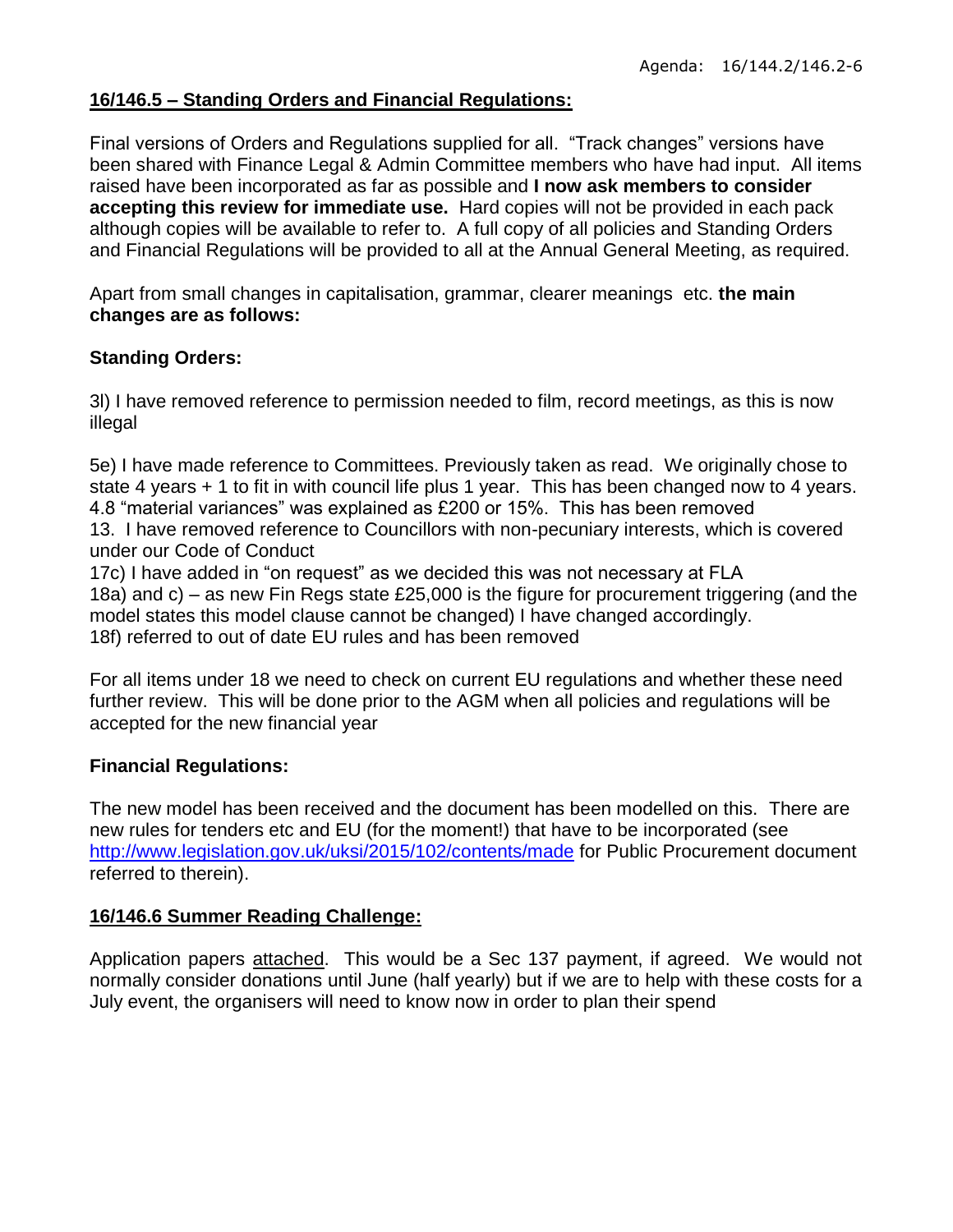#### **HISTON & IMPINGTON PARISH COUNCIL**

#### **FINANCE REPORT**

| <b>REPORT TO:</b> | <b>Full Council</b>                          | 15 February 2017 |
|-------------------|----------------------------------------------|------------------|
| <b>AUTHOR/S:</b>  | <b>Lynda Marsh, Office</b><br><b>Manager</b> |                  |

## **Purpose**

To list accounts paid by delegated approval, and payment of outstanding accounts  $\circ$  Accounts paid by delegated approval – to note only:

| $\sim$<br>adiogatoa approvar |                                     |            |        |          |
|------------------------------|-------------------------------------|------------|--------|----------|
| <b>Expenses paid</b>         |                                     |            |        |          |
| by DDR                       |                                     |            |        |          |
| <b>Beneficiary</b>           | Description                         | <b>Net</b> | Vat    | Gross    |
| $Sharp - Copy IT$            | Copier reading                      | 86.42      | 17.28  | 103.70   |
| <b>British Gas</b>           | Feeder Pillar - The Green           | 51.06      | 2.55   | 53.61    |
| <b>Barclaycard</b>           | <b>Stamps</b>                       | 54.96      |        | 54.96    |
| London Fuel                  | Unleaded fuel                       | 7.63       | 1.52   | 9.15     |
| <b>Team Flitwick</b>         | Gasoil                              | 345.55     | 17.28  | 362.83   |
| <b>British Gas</b>           | Electricity account                 | 1.606.30   | 321.26 | 1,927.56 |
| Siemens Fin Serv             | Copier lease and annual service fee | 244.34     | 48.86  | 293.20   |
| <b>Total</b>                 |                                     | 2,396.26   | 408.75 | 2.805.01 |

# **Accounts for approval:**

| <b>Expenses paid by</b>     |                                                      |            |        |          |
|-----------------------------|------------------------------------------------------|------------|--------|----------|
| <b>BACS</b>                 |                                                      |            |        |          |
| <b>Beneficiary</b>          | Description                                          | <b>Net</b> | Vat    | Gross    |
| Cambs County Cnl            | Part night lighting Apr - Dec (Home Close)           | 66.65      |        | 66.65    |
| Cambs County Cnl            | Street lighting energy - Impington                   | 496.93     |        | 496.93   |
| Cambs County Cnl            | Street lighting energy - Histon                      | 1,199.23   |        | 1,199.23 |
| S C Campin                  | Expenses - padlock keys                              | 24.00      |        | 24.00    |
| A C Cowley                  | Youth Expenses - mileage to Burwell re               | 27.00      |        | 27.00    |
|                             | Generation Game / Level 1 x 2                        |            |        |          |
| <b>CBS Office Solutions</b> | Stationery                                           | 25.60      | 5.12   | 30.72    |
| <b>IVC</b>                  | Youth - Generation Game - room hire                  | 37.50      |        | 37.50    |
| H L Hutchinson Ltd          | Fertilisers                                          | 65.00      | 13.00  | 78.00    |
| Roger Hovells               | Office and bus shelter cleaning                      | 82.50      |        | 82.50    |
| <b>Connections Bus</b>      | Hire of youth worker for Generation Game             | 85.00      |        | 85.00    |
| Project                     |                                                      |            |        |          |
| Gaswise (Camb) Ltd          | 12 New Road - annual boiler service and              | 90.00      |        | 90.00    |
|                             | Landlords Gas Safety certificate                     |            |        |          |
| <b>LCPAS</b>                | General Power of Competence training                 | 120.00     | -      | 120.00   |
| Pauline Reay                | Youth - Teen Yoga instructor                         | 125.00     |        | 125.00   |
| CSA                         | Wash room supplies                                   | 106.04     | 21.20  | 127.24   |
| <b>Travis Perkins</b>       | Paint, line marking paint                            | 108.79     | 21.76  | 130.55   |
| P A Collacott & Co          | Replace and relocate light sensors in toilets        | 132.89     | 26.58  | 159.47   |
| S J Gill Fencing Ltd        | Supply and install gate at The Copse                 | 140.00     | 28.00  | 168.00   |
| <b>Care Network</b>         | Youth - Generation Game staff                        | 206.16     |        | 206.16   |
| Flora-tec                   | Christmas tree for The Green                         | 195.00     | 39.00  | 234.00   |
| L M Dewar                   | Pavilion cleaning - January                          | 314.64     |        | 314.64   |
| <b>ESPO</b>                 | Padlocks, litter pickers, stationery, first aid kits | 279.25     | 55.83  | 335.08   |
| S Goddard                   | Sustainability Group - expenses for Community        | 425.98     | 45.76  | 471.74   |
|                             | Allotment                                            |            |        |          |
| <b>Giffords Recycling</b>   | 'Cushionfall' for recreation ground play area        | 340.00     | 68.00  | 408.00   |
| M & M Heating               | Replacement mixer taps for kitchen. Solenoid         | 626.00     | 125.20 | 751.20   |